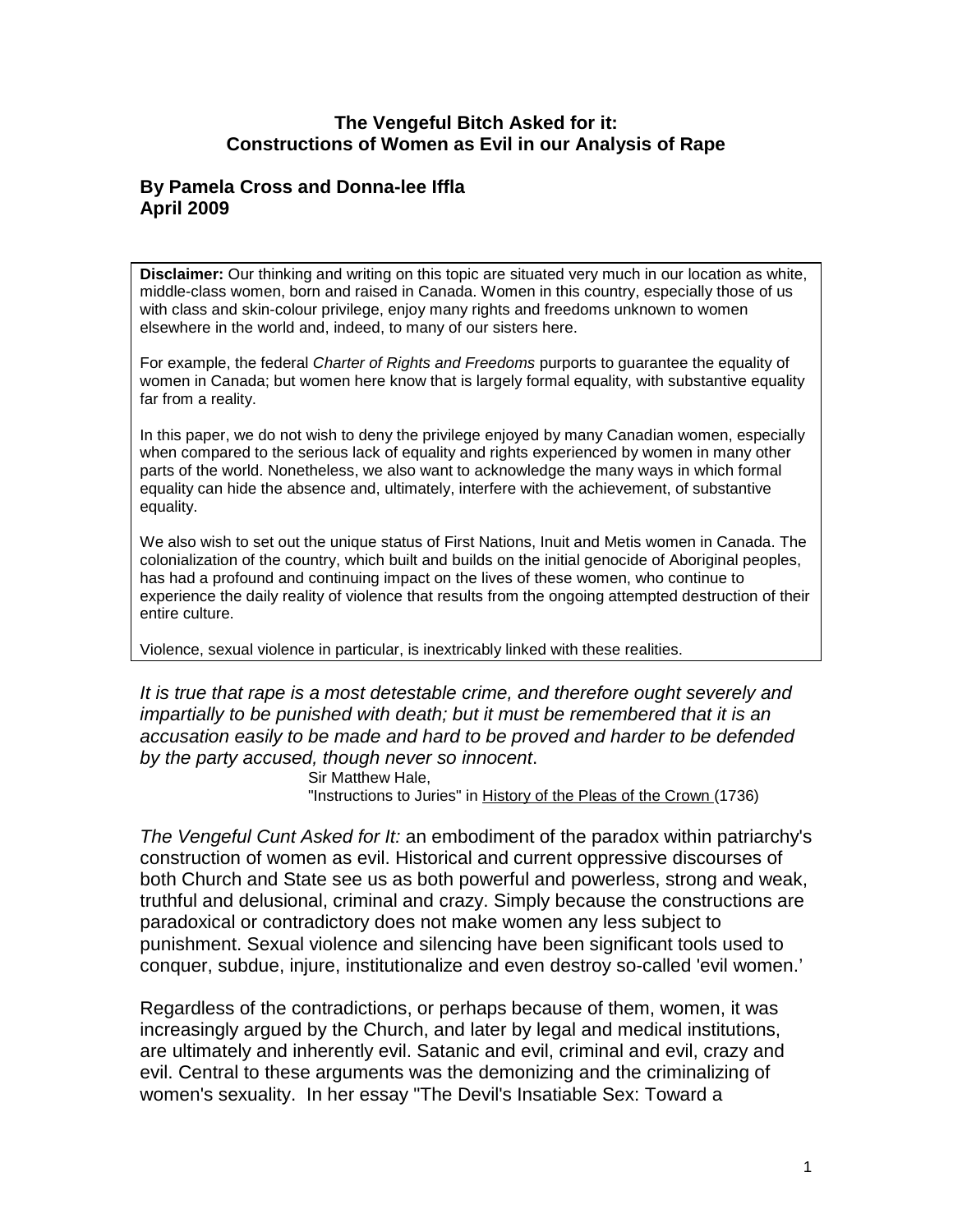Geneology of Evil" Margaret Denike points out:

*The appearance on the historical stage of the criminal witch---the malign and powerful woman plagued with carnal desire---is a remarkable example of how interpretative practices, and the official discourse derived from them, effectively "invent" certain subjectivities or identities by infusing with meaning and power the body and being of the female sex. She is a remarkable example of how the concept of 'evil" has been deployed in Western, Christian patriarchies, and its role in sustaining the systemic degradation and devaluation of women.*

*Throughout the extensive discourses written about her, investing and invested in her, we are witness to the complex power struggles between various authorities and institutions that appear to have needed her to be 'evil' to make themselves and their persecutorial practices so holy. Religious, judicial and medical treatises of the late 16th century, in particular, provide archival testimony of vast machineries of power/knowledge that were derived from witchcraft accusations and investigations, and developed through the confessional hermeneutics of witch trials.* (1)

By the 18th century, woman's sexual degeneracy and its association with evil had become a commonplace of popular culture. Consider this remark in a 1723 fiction by English writer Penelope Aubin:

*...but, alas, youth once vitiated is rarely reformed, and woman who whilst virtuous is an angel, ruin'd and abandon'd by the man she loves, becomes a devil. (2)*

There are much earlier roots to the construction of woman as evil although, once again, it is in the religious sphere that the most potent myth-making occurs.

Christopher Witcombe, in The Old Testament, Women and Evil, looks at the story of Eve and the serpent in Genesis as more than a myth about the fall of man. The larger context is one of conflict between the indigenous Canaanite cult of Asherah (mother goddess), her son Baal (a fertility god sometimes seen in the form of a serpent), and the prophets of Yahweh.

*The point that needs to be stressed is that the "holy war" waged by the Yahwists against the cult of Baal/Asherah was not simply or only a conflict between two religious groups but was also a fight conducted by the masculine against the feminine.* 

*This conflict would perhaps be of little consequence were it not for the fact that its values have been transmitted down through the centuries and have contributed significantly to the shaping of Western ideas and attitudes. As Anne Baring and Jules Cashford point out, it established a "paradigm of opposition" not just of men against women, but of good (men) against evil (women)*. (3)

The "vengeful bitch" side of the equation constructs woman as dangerous,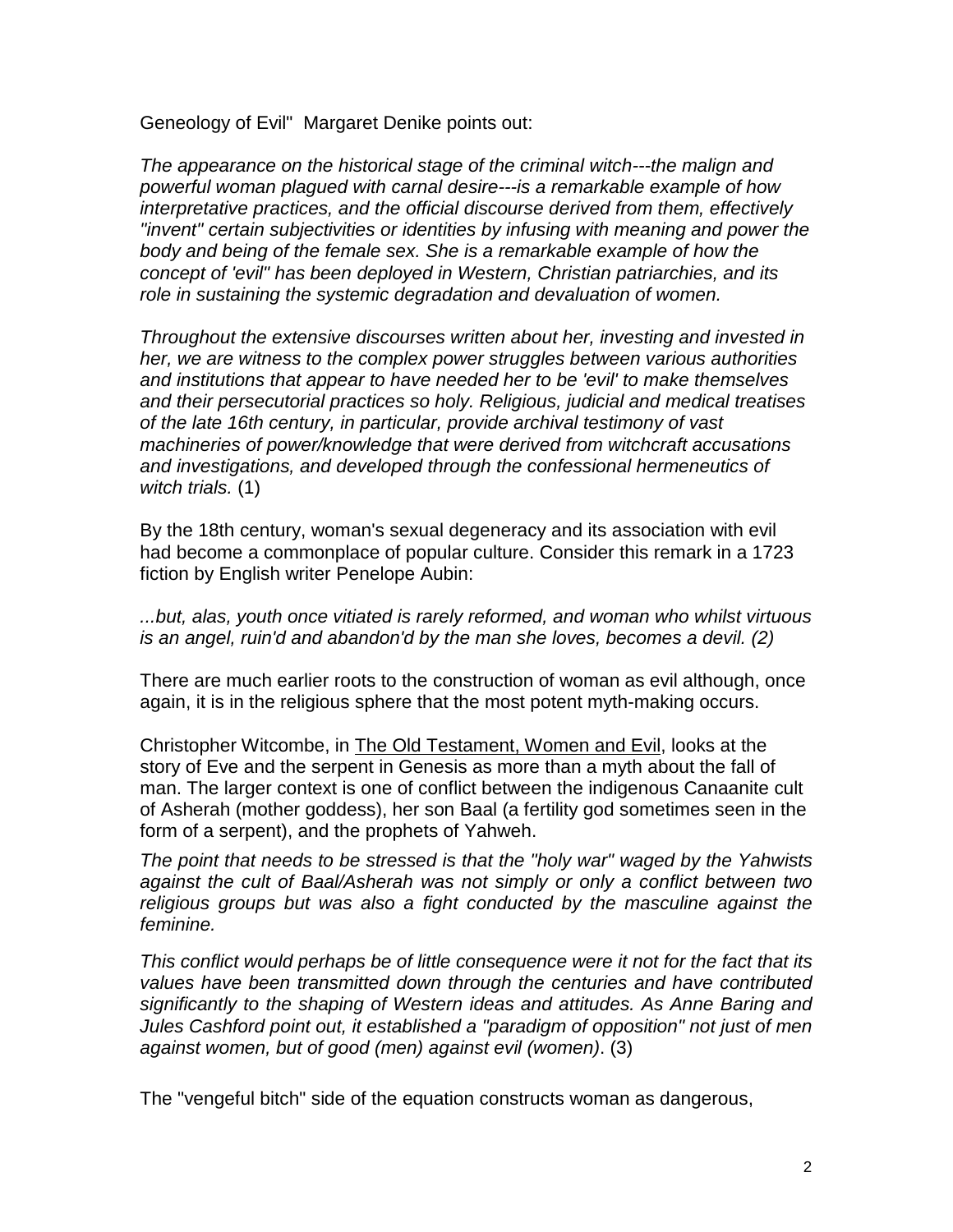powerful, sexually terrorizing and rapacious. Hell hath no fury....Fatal Attraction....Misery....Medea...she is out to get men---or a man -- and she will use her body, her promiscuous sexuality, her feminine wiles, her lying, cheating self to do it.

The she "asked for it" part of the equation constructs woman as complicit in our own sexual violation due to our innate seductiveness, carnal desires and sexual depravity. We are weak-willed and weak-minded, but we are sexually available and secretly willing. We dress, move, dance, speak and are in locations which invite sexual violence.

In some instances, it is simply who we are that says we asked for it. For example, the Amnesty International report "Stolen Sisters: Discrimination and Violence Against Indigenous Women in Canada," refers to a Justice Inquiry in Manitoba about the murder of Helen Betty Osborne. She was a 19-year-old Cree woman who was abducted, brutally raped and murdered by four white men. The Inquiry noted that "her attackers seemed to be operating on the assumption that Aboriginal women were promiscuous and open to enticement through alcohol or violence. It is evident that the men who abducted Osborne believed that young Aboriginal women were objects with no human value beyond sexual gratification." (4)

But it wasn't just her attackers who thought this way. The Amnesty report also concludes that it took more than 15 years for even one of the suspects to be brought to justice because the police "had long been aware of white men sexually preying on Indigenous women and girls....but did not feel that the practice necessitated any particular vigilance." (5)

Reducing woman to her body and specifically to the most dangerous and frightening parts of her body---the parts where she gives birth and where she gives voice---locates the sites where violence against women has been most focussed, and consequently most effective and devastating.

Raping women; on dates, in marriage, as gang initiation rites, as the spoils of war, as a tactic of war, in trafficking, in pornography, on the street, in our homes, in residential schools, in prisons, in churches, in slavery and in our families, is and has been a gender-specific method for men to access and maintain the will to power, both individually and institutionally.

Silencing women, by denying even lethal violence, by denying equality, by denying access to education, childcare, abortion, birth control, health care and places of power, keeps us from being heard, by each other, by ourselves, by those who may choose to stand with us.

There are clearly many ways to silence women about sexual violence. They range from an individual woman's fear to say what has been done to her-- by her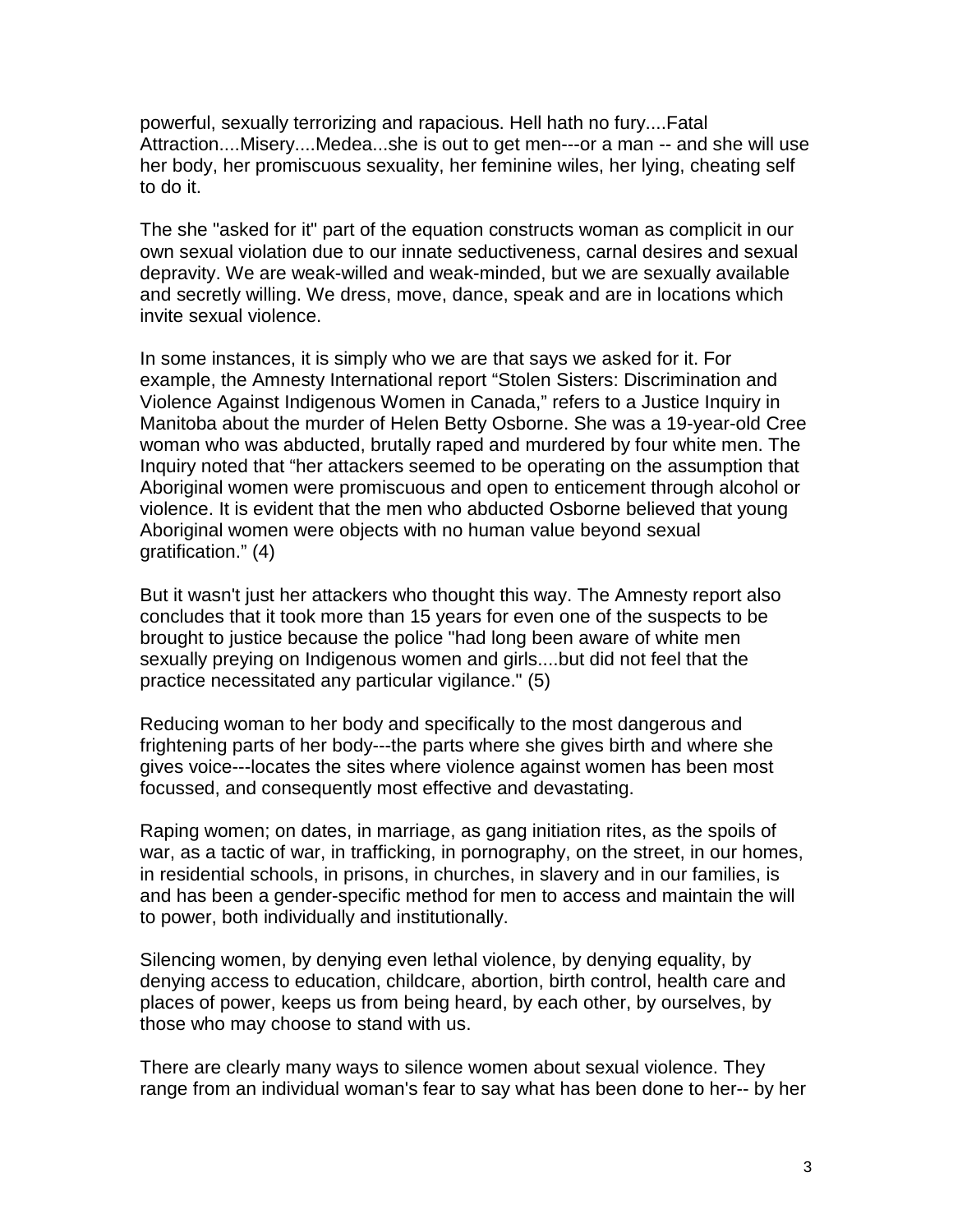boyfriend or her husband (or her priest, her hockey coach, her teacher, her doctor) -- to more institutional ways of making us hold our tongues. When Sarah Palin was mayor of a small Alaskan town, for instance, her administration cut funds for rape victims' post-sexual assault medical exams---a crucial part of any police investigation – so that victims had to pay \$500 to \$1,000 for this exam. (6)

Another example of institutional silencing comes from Nebraska in 2006, where a woman, the "complainant" in a sexual assault trial, was prevented by a judge from using the words rape, victim, sexual assault kit, and sexual assault nurse examiner. (7)

The names we are commonly called reduce us likewise to the sexual parts of our bodies, take issue with our voices or construct us as non-human. Hence, the language of cunt, gash, bitch, tits, jugs, fishwife, harridan, harpy, 'ho, devil's gateway, slag, cow, to name but a few.

"Someone I'm not allowed to name is a fucking lying whore skank, DRUNK FUCKING TONGUE SLUT. I'm out, bitch."

This message could have been written at any time within the last 20 years (or similar sentiments expressed within the last 20 centuries), but was, in fact, written last month on Facebook by the accused male in a Canadian sexual assault case.

The abuse and the threat are illustrative of the age-old justifications for sexual and other forms of violence against women: women lie, especially about rape, and they are sexually promiscuous. If they're promiscuous, how can you rape them? If they lie about sex, how can you believe them? These simple sentiments lie at the heart of English-speaking jurisprudence, when it comes to sexual assault prosecutions---and have done for the past 3 centuries.

Sir Matthew Hale's instructions to juries in his History of the Pleas of the Crown is the seminal text that articulated the 'problems' relating to women's credibility in rape trials. Written in the late  $17<sup>th</sup>$  century and published in the early  $18<sup>th</sup>$  century, Hale's instructions---essentially his warnings about women-- appear in 217 books from 1788 to 2007. His remarks echo and perpetuate much earlier constructions of women's sexuality and mendacity, and they continue to be paraphrased or even quoted directly in contemporary prosecutions. Some of Hale's words appear at the beginning of our paper, and, as Bruce MacFarlane points out in his Historical Development of the Offence of Rape, there are also a lot of "ifs" when it comes to women and rape:

Hale did not, however, stop with these general observations. He proceeded to discuss the credibility of a rape complainant in terms that suggested the need for caution and concern in all cases, rather than the appropriateness of examining the facts of each case individually. In one fell swoop, the following statement laid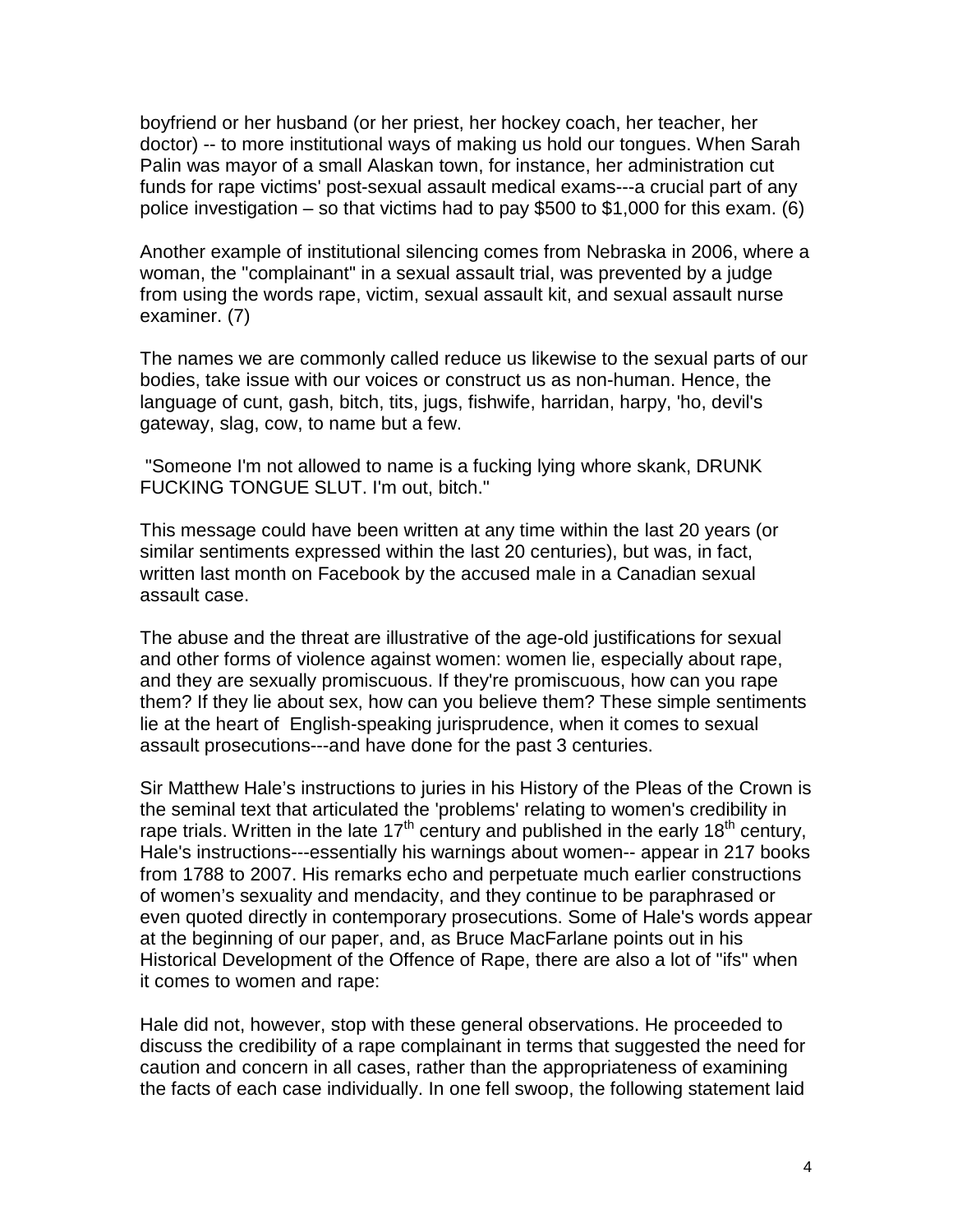the common-law foundation for the propriety of enquiring into the moral character of the witness, as well as the need for corroboration and a "recent complaint" in cases of this nature. This statement, too, has attained classical dimensions in the 250 years since it was published:

*The party ravished may give evidence upon oath, and is in law a competent witness, but the credibility of her testimony, and how far forth she is to be believed, must be left to the jury, and is more or less credible according the circumstances of fact, that concur in that testimony. For instance, if the witness be of good fame, if she presently discovered the offence and made pursuit after the offender, shewd circumstances and signs of the injury, whereof many are of that nature, that only women are the most proper examiners and inspectors, if the place, wherein the fact was done, was remote from people, inhabitants or passengers, if the offender fled for it; these and the like are concurring evidences to give greater probability to her testimony, when proved by others as well as herself.* 

*But on the other side, if she concealed the injury for any considerable time after she had opportunity to complain, if the place, where the fact was supposed to have committed, were near to inhabitants or common recourse or passage of passengers, and she made no outcry when the fact was supposed to be done, when and where it is probable she might be heard by others; these and the like circumstances carry a strong presumption, that her testimony is false or feigned.*  (8)

#### **Constructions of rape:**

If we are to discuss the social construction of women and its role in rape, then we must also discuss the social construction of rape itself.

Canadian culture, like other Western cultures, continues to incorrectly construct rape as a sexual act rather than as an act of male violence against women. This makes the task of assigning responsibility for the rape to the woman/victim much easier. If it is a sexual act then, indeed, her character, her dress, her occupation, everything about her, are of pivotal importance.

If it is a sexual act, then it will only happen to women who want it to happen or who are reckless as to whether or not it happens. If it is a sexual act, then women will vengefully lie about it in order to protect their own characters, reputations, even images of themselves or to advantage themselves in some way.

If it is an act of male violence, then the responsibility must lie with the perpetrator, which is less pleasing in a misogynist culture.

#### **Constructions of women:**

The understanding and analysis of rape in mainstream Western culture is based largely on social constructions of women and, in particular, on constructions that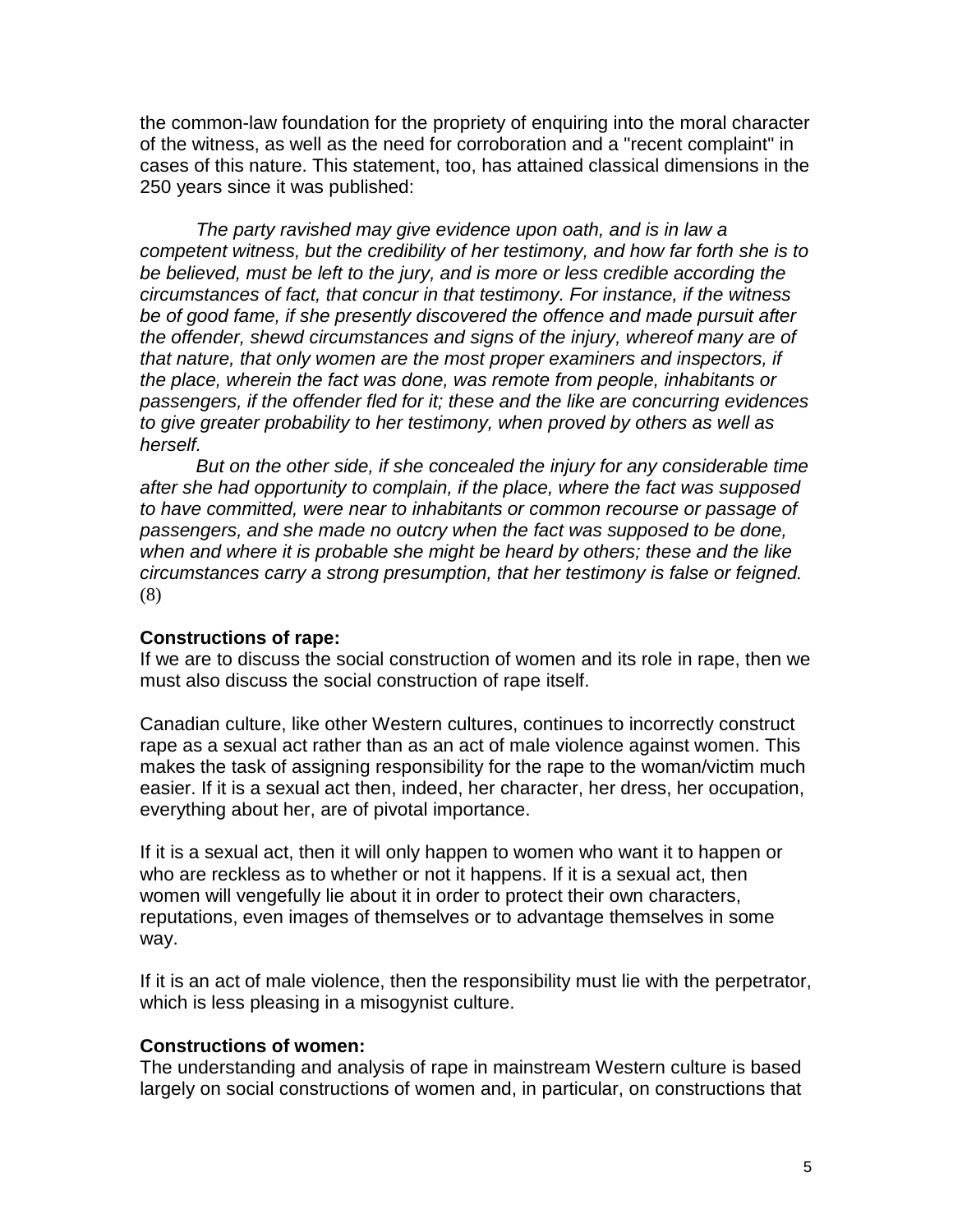allow us to blame the woman for the rape that has been committed against her.

This is unlike our understanding of virtually any other crime. For instance, we do not analyze the crime of bank robbery by developing constructions of bank managers or tellers as responsible for the robbery.

Certain circumstances make it easier to construct the woman as evil and responsible for her own rape. If she knows the rapist, if she is young and/or beautiful, if she has been drinking or using drugs, if she is dressed "provocatively," if she is in a "bad" part of town, if she is a sex worker: these are all characteristics or actions attached to the woman that locate responsibility for the rape with her. If no weapon is used or if the woman has no physical injuries, it is easier to see her as complicit or at least as non-resistant.

Women blame ourselves, too, because we have been raised to believe in the concept of good and evil women, of women as either vamps or virgins. Our mothers have told us that "good girls" don't do certain things, don't dress certain ways, don't go to certain places, and if they do, they deserve whatever happens to them.

Barbara Kingsolver, a well-known American essayist and fiction writer, describes her own rape as a young woman, using the form of a letter to her mother:

I've been raped.

I know his name, his address – in fact I will probably have to see him again on campus. But I have nothing to report. Not to the police, not to you. The telephone rings and rings and I can't pick it up because it may be you. My mother. Everything you ever told me from the beginning has come home to this knot of nothingness on my bed, this thing I used to call me. I was supposed to prevent what happened. Two nights ago I talked to him at a bar. He bought me a drink and told my friends he thought I was cute. *That girl with the long hair,* he said. *What's her name?* Tonight when he came to my door I was happy, for ten full seconds. Then. My head against a wall, suffocation, hard pushing and flat on my back and screaming for air. Fighting an animal twice my size. My job was to stop him, and I failed. How can I tell you that? *You met him in a bar. You see?*

Equally important to the construction of evil, is the construction of woman as innocent: evil and innocent women coexist in opposition to one another; each requires the other.

As Jane Doe, the court-assigned name of a Canadian woman who, after being raped, successfully sued the police for failing to protect her Charter-guaranteed equality rights, wrote in her book, *The Story of Jane Doe:*

*From the moment the cops entered my apartment after my rape, I was aware*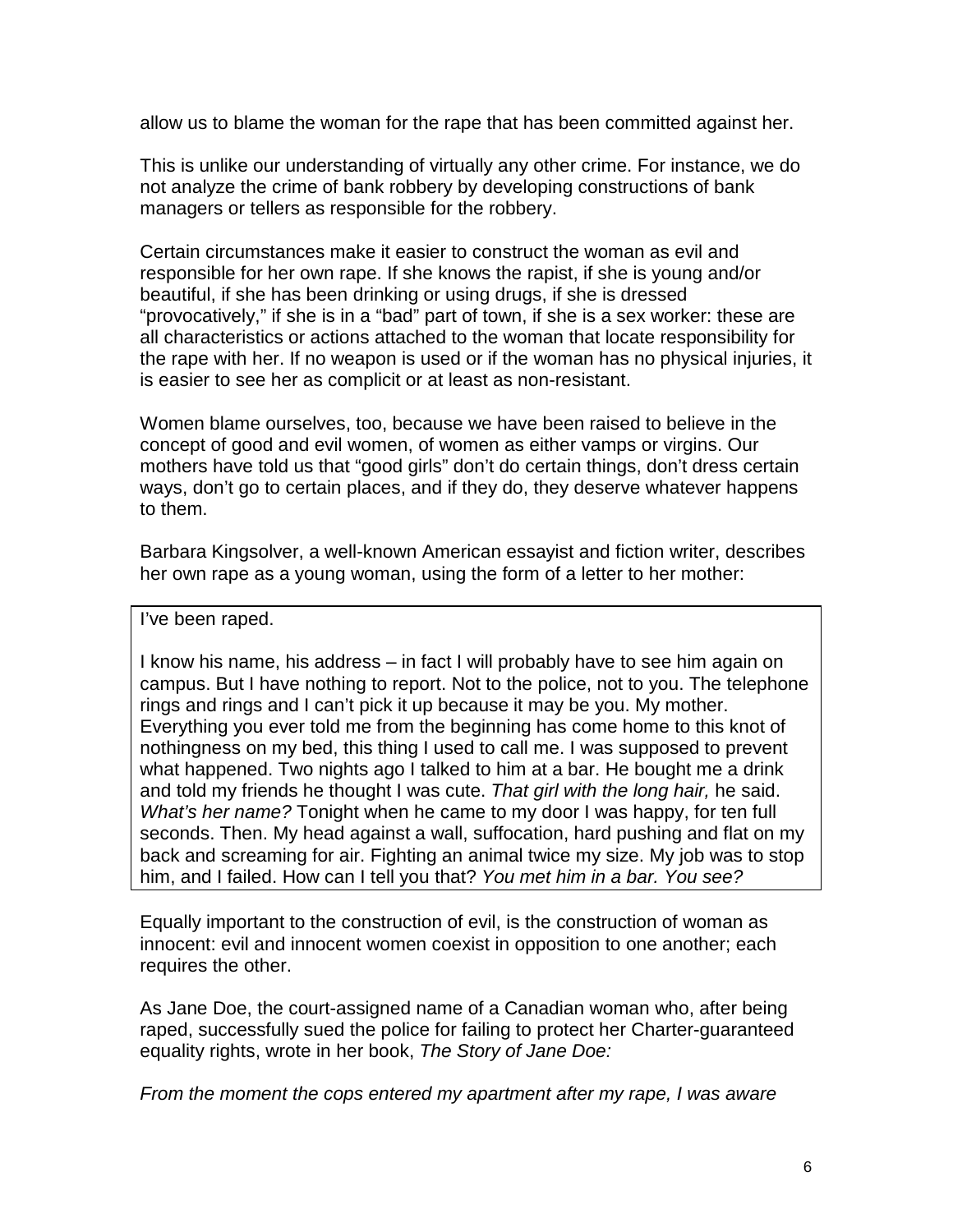*that they perceived me in a way that worked in my favour. I had all of the elements necessary to make them believe that I had been raped. To make them accept me as a real rape. A good rape. A real good rape.* 

*My home and work and dress are acceptable. I am white-skinned and perceived as heterosexual. My rapist was a stranger to me, as opposed to the majority of rapes, which are committed by fathers and husbands and doctors and dates. . . . What if any of this good-girl presentation and support were missing? Would I have been so fearless, so confident? Would I still have picked up my phone and dialed 911?* (9)

# **Constructions of law:**

Canadian law and court processes play an integral role in continuing and expanding the notion of the raped woman as evil. There is a complex circular relationship, in which she enters the legal system, should she even report her rape, already suspect because, in the social culture of rape, she must have done *something bad* or she would surely not have been raped, and then the system itself re-enforces and magnifies her "badness."

*If the witness be of good fame, if she presently discovered the offence and made pursuit after the offender.....if the place, wherein the fact was done, was remote from people, inhabitants or passengers, if the offender fled for it; these and the*  like are concurring evidences to give greater probability to her testimony, when *proved by others as well as herself.* 

*But on the other side, if she concealed the injury for any considerable time after she had opportunity to complain, if the place, where the fact was supposed to have committed, were near to inhabitants or common recourse or passage of passengers, and she made no outcry when the fact was supposed to be done, when and where it is probable she might be heard by others; these and the like circumstances carry a strong presumption, that her testimony is false or feigned.* 

# Corroboration:

It is noteworthy that in Canada, a country that prides itself on the advancement of women, it was only in 1983 that the *Criminal Code* removed the requirement that rape allegations be corroborated by independent evidence, in particular, a witness. The implications of this for women are both obvious and terrible – how often are rapes committed in locations where witnesses are readily available? Particularly in cases where the rapist and victim are known to one another, how often are there physical injuries that could corroborate the woman's allegation?

The motivation for such a requirement can only be that women are so evil – such vengeful, lying whores – that we cannot trust them to tell the truth.

# Defence strategies: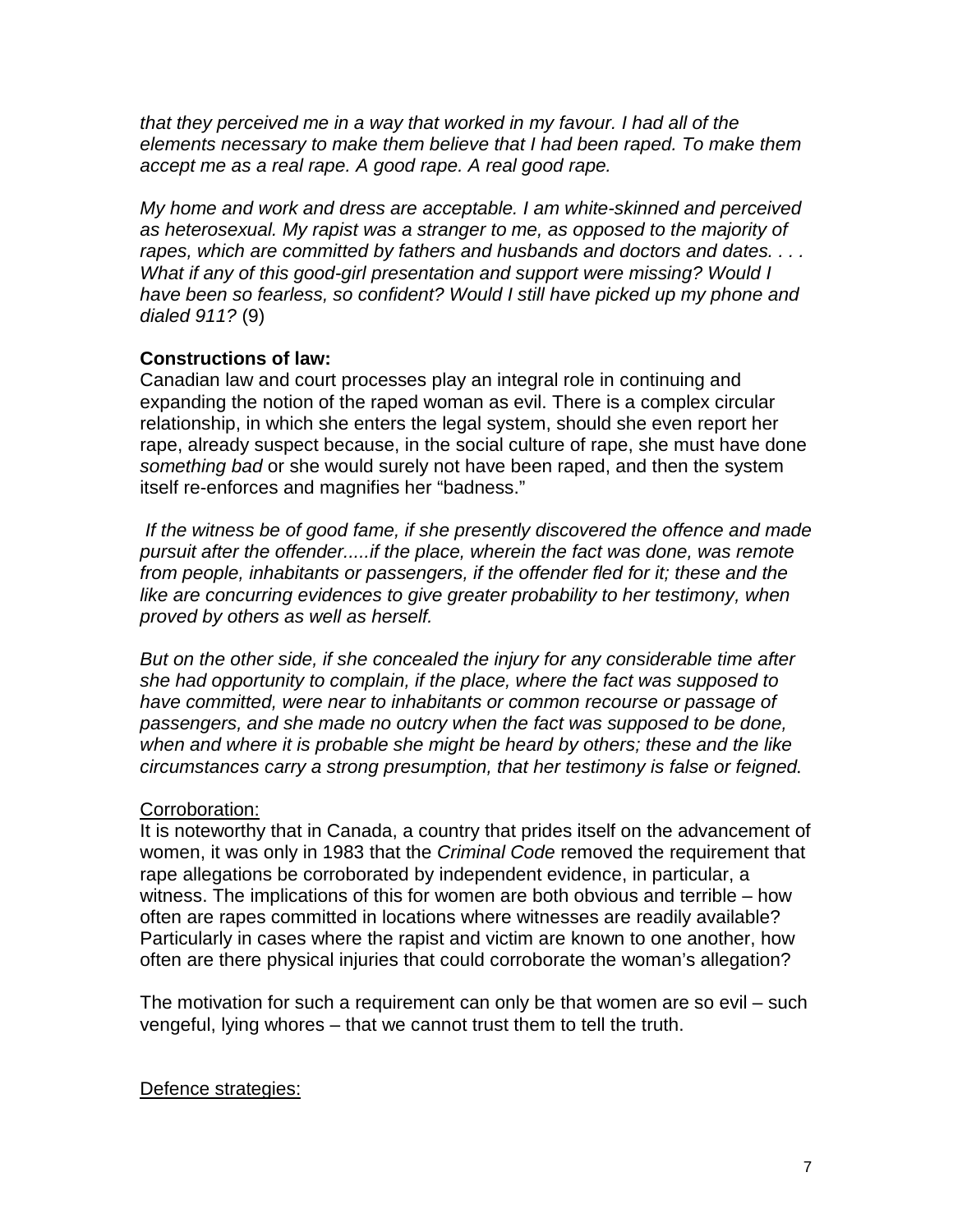Defence lawyers in Canada are engaged in an endless pursuit to find ways to question women's integrity – to, in effect, construct them as evil in the mind of the finder of fact, whether that be a judge or a jury.

Changes to Canadian law have shut down various popular methods for doing this – lawyers are no longer permitted to ask a woman about her prior sexual history, for example. Nonethelesss, as the name of a popular legal seminar for defence lawyers – "How to Whack the Complainant in a Sexual Assault Proceeding" – clearly indicates, the pursuit continues.

In the 1990s, a particularly insidious strategy emerged that directly spoke to the image of raped women as evil and thus responsible for what happened to them or, equally, as vengeful and having made up the rape allegation.

Defence lawyers began to subpoena the private records (rape crisis centre files, private therapy records, records relating to mental health treatment, even records of childhood abuse) of rape complainants. This permitted them to explore a number of absolutely irrelevant but nonetheless very harmful avenues:

- 1 if the woman had a mental health issue, her ability to tell the truth was questioned
- 2 if she had admitted to a counselor that she had been drinking or using drugs at the time of the rape, her character was brought into question
- 3 if her records contained information about prior unreported rapes, the defence lawyer could raise questions about her honesty in reporting this particular rape
- 4 if she had a criminal record, especially for sex work, her credibility could be questioned

*But on the other side, if she concealed the injury for any considerable time after she had opportunity to complain, if the place, where the fact was supposed to have committed, were near to inhabitants or common recourse or passage of passengers, and she made no outcry when the fact was supposed to be done, when and where it is probable she might be heard by others; these and the like circumstances carry a strong presumption, that her testimony is false or feigned.* 

While none of these issues is legally relevant to the rape before the court, all of them can raise doubts in the mind of the trier of fact (most of whom are male) about her essential character, her honesty, the truthfulness of what she is telling the court. In short, this strategy both builds on and extends the notion of the woman's responsibility for her own rape because of her essential/inherent evilness.

(Of course, a secondary benefit is that the threat of this very private information being made public often intimidates women from testifying at all.)

# Demeanour: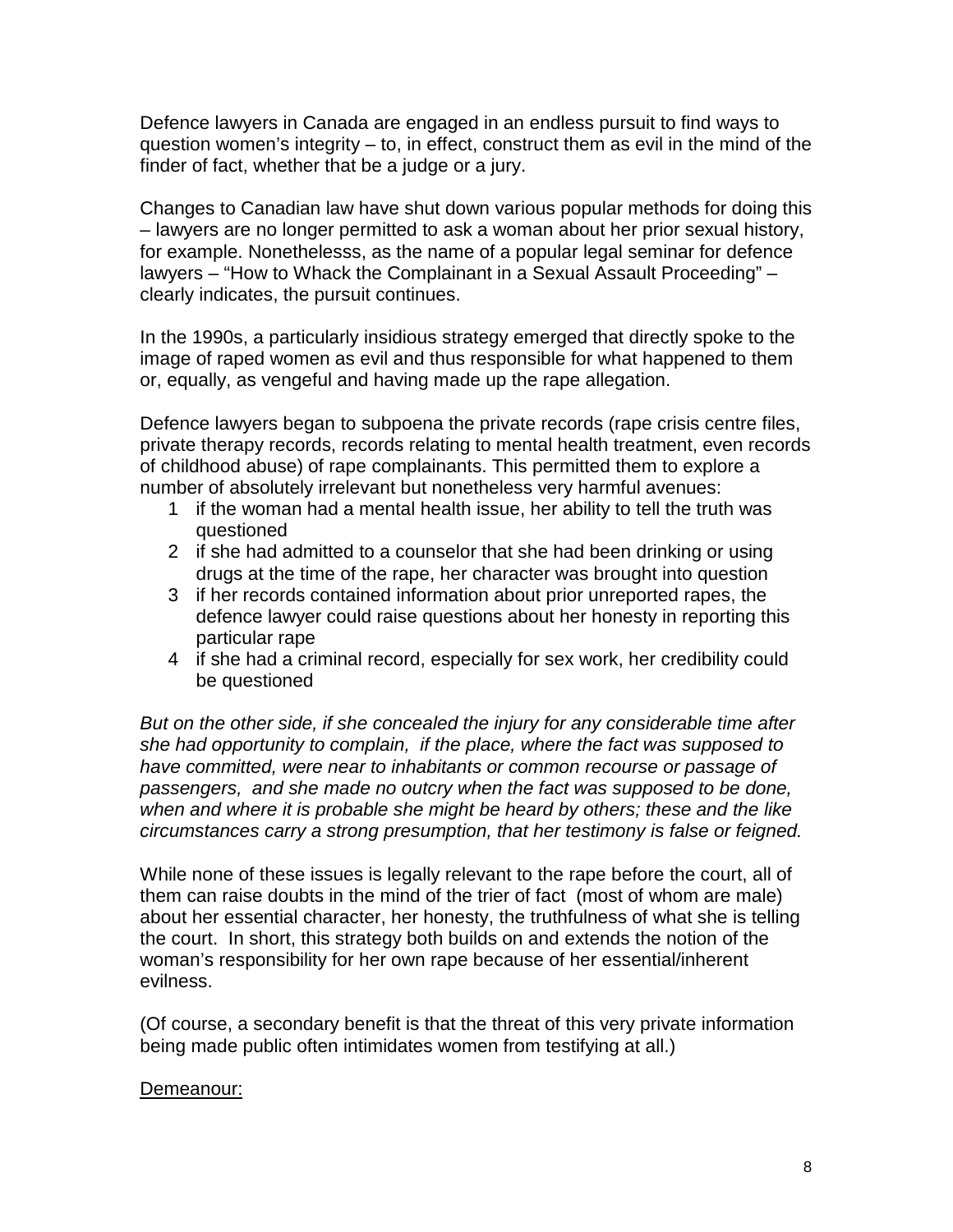Because most rape trials are cases in which the rapist and the woman are at least known to one another, they are largely about credibility. Demeanour evidence, although wildly unreliable, is, in fact, heavily relied upon in these cases. Whose story is more believable? Who looks/seems more believable?

For women, this is challenging. To use the language of Jane Doe, she must look like a "good" rape victim:

*Raped women are fallen women. Pushed really, but the shame is on them. A stain like original sin, not of their making but never to be removed or forgotten. Raped women cannot display their rage or joy or sexuality. They cannot be glamorous or successful or funny.* (10)

In the words of Justice McClung of the Alberta Court of Appeal, in upholding the acquittal of a man who had been charged with raping a young woman during a job interview that took place in a trailer on a deserted construction site: "It must be pointed out that the complainant did not . . . enter his trailer in a bonnet and crinolines."

The complainant must look as much as possible like the trier of fact. This is challenging, since most triers of fact are men, so she must at least try to look like his race and class and behave in a way that is comfortable for the judge. It is a commonplace in preparing rape complainants for court to make it clear to them that they cannot lose their temper, cannot be sarcastic, cannot show their anger in any way, even if they are goaded, humiliated, and taunted by the defence lawyer. Judges do not like angry women, and they don't want to see a woman who is vengeful.

*You've been violated by (often) someone you know, you've had to describe it in excruciating detail to the police, to medical personnel, at a preliminary hearing and then, at least two years later, in court. You've seen your testimony described in the local newspaper, even though your name cannot be used. Often the accused person is not required to take the stand, even though he is the one who is charged. Why WOULD you be angry and bitter?*

#### Police warnings:

Even a systemic response to rape that seemingly protects women – police warnings – contributes to the dilemma. A police warning might typically look like this:

"The police wish to notify women that a number of rapes have been reported in this area in recent weeks. Women are encouraged to keep their windows closed and locked at all times, not to open their doors unless they know the visitor and to avoid being on the street alone late at night. Please report any suspicious individuals or activities to police immediately."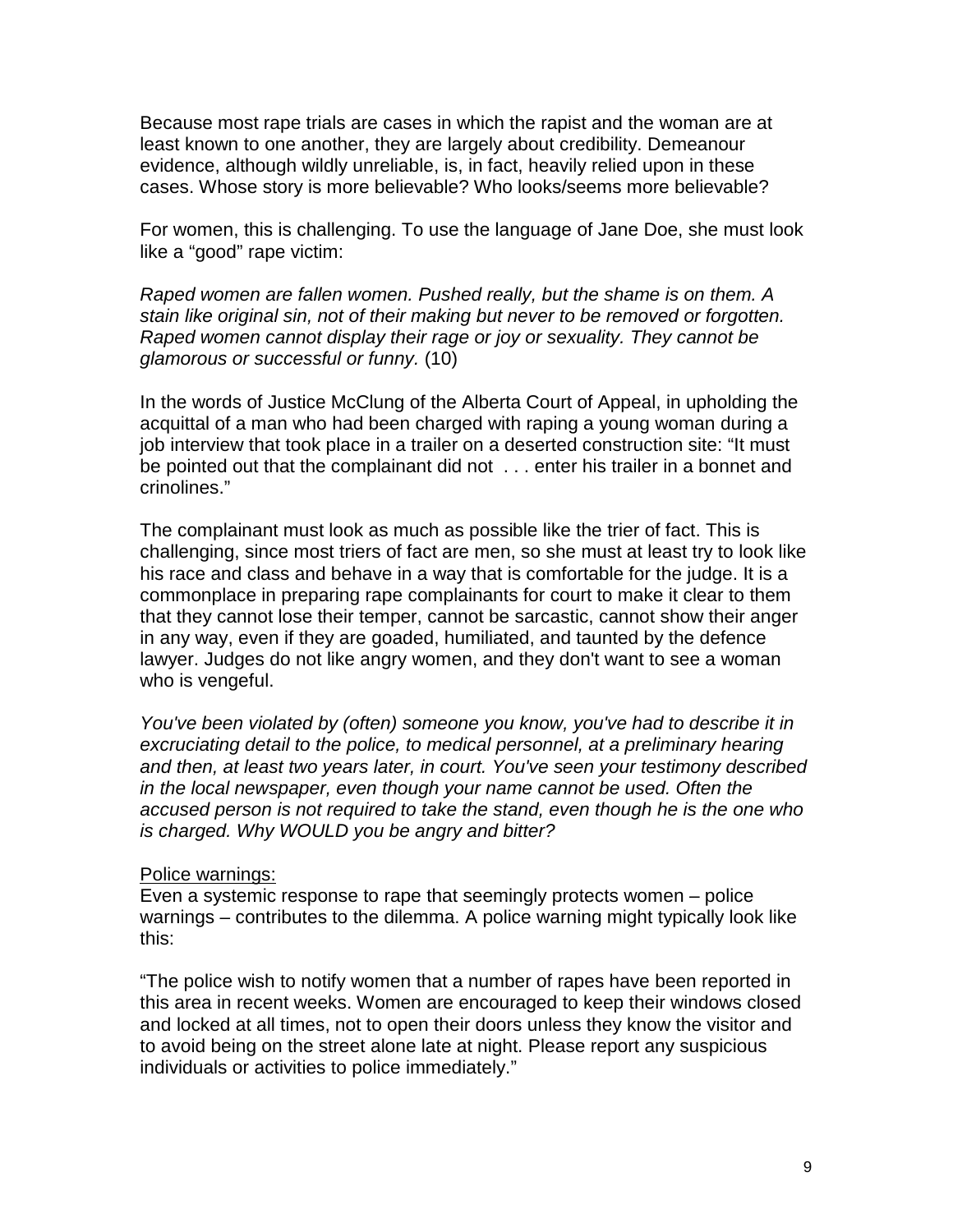This warning does two things. It makes women responsible for protecting themselves from rape. And, it means that if a woman fails to follow the instructions, she is responsible for what happens to her. The woman who cracks open her window on an unbearably hot summer night, the woman who opens her door because she is expecting a friend to arrive, the woman who must walk home alone from the bus stop each night after work because she has no one who can accompany her – if any of these women is raped, it is because she asked for it by not following the rules.

If there was a wild animal loose on the streets, would we not direct our resources to capturing it rather than telling people to stay in their houses?

### **Conclusion:**

We would like to conclude with the beautiful, stirring voice of Barbara Kingsolver:

*I am nineteen, a grown woman curled like a fetus on my bed. Curled in a knot so small I hope I may disappear. I do not want to be alive.*

*From this vantage point, a dot of nothingness in the center of the bed, I understand the vast ocean of work it is to be a woman among men, that universe of effort, futile whimpers against hard stones, and oh God, I don't want it. My bones are weak. I am trapped in a room with no flowers, no light, a ceiling of lead so low I can never again straighten up. I don't want to live in this world.*

*I* will be able to get up from this bed only if I get up angry. Can you understand *there is no other way? I have to be someone else. Not you, and not even me. Tomorrow or someday soon, I will braid my long hair for the last time, go to my friend's house with a pair of sharp scissors and tell her to cut it off. All of it. Tomorrow or someday soon I will feel that blade at my nape and the weight will fall.*